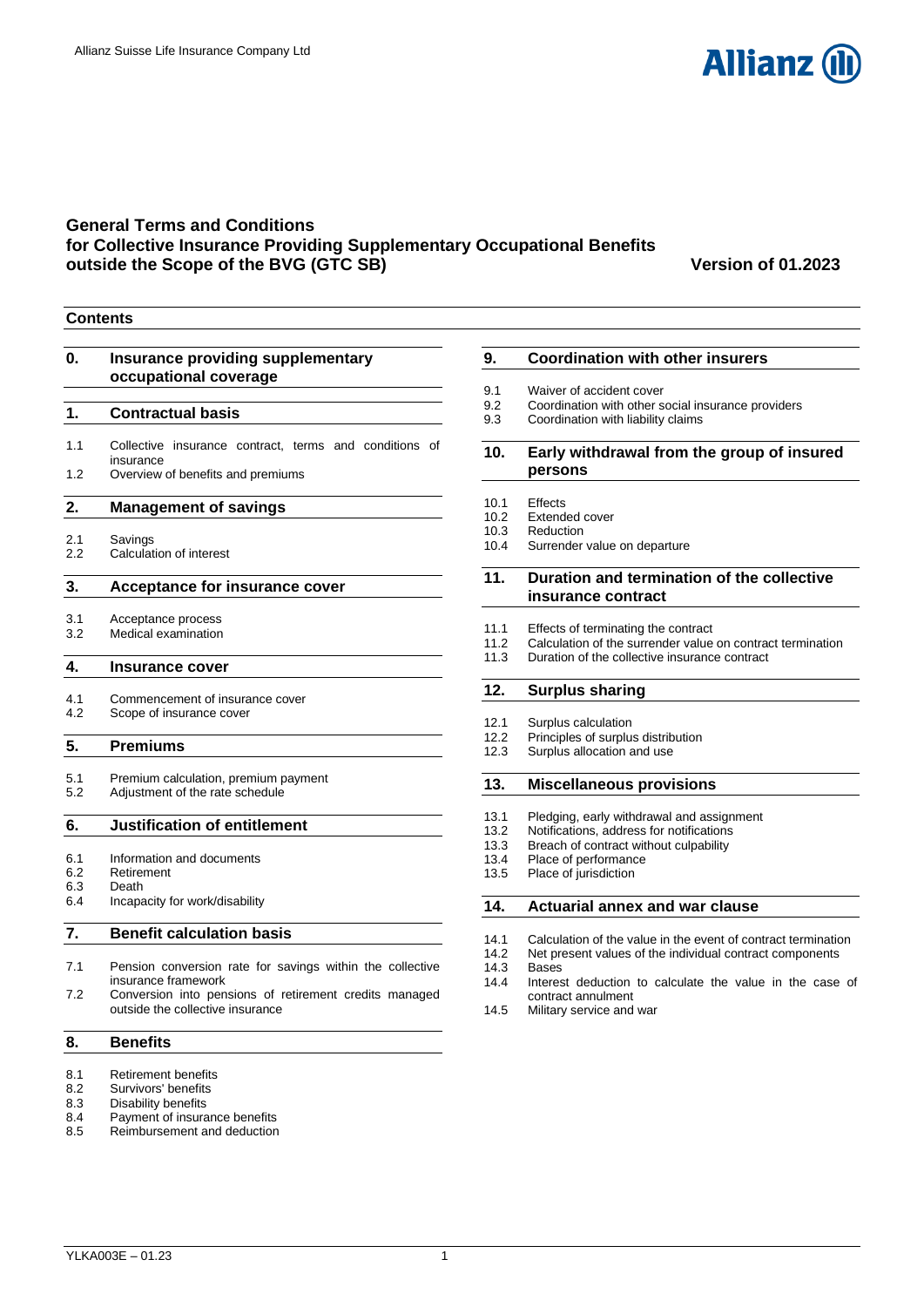

## <span id="page-1-0"></span>**0. Insurance providing supplementary occupational coverage**

- <sup>1</sup> These general terms and conditions apply to insurance policies taken out as part of supplementary occupational coverage apart from compulsory and voluntary insurance in accordance with the provisions of the BVG.
- <sup>2</sup> The policyholder alone is responsible for ensuring that the pension provision put in place complies with the principles of reasonableness, collectivity, equal treatment and orderliness as well as the principle of insurance.
- <sup>3</sup> The insurance policies concluded under a collective insurance contract comply with these principles only if Allianz Suisse Life expressly gives assurance of this in the collective insurance contract or in an annex to it.

## <span id="page-1-1"></span>**1. Contractual basis**

#### <span id="page-1-2"></span>**1.1 Collective insurance contract, terms and conditions of insurance**

- $1$  Rights and obligations of the contracting parties are specified in the collective insurance contract, its annexes and any subsequent amendments.
- Collective insurance is based on:
	- the collective insurance contract and the terms and conditions of insurance mentioned in the collective insurance contract;
- b) the written applications of the persons to be insured;
- c) any other written declarations made to Allianz Suisse Life and the examining doctor by the policyholder, the insured person or other persons whose declarations are ascribed to the policyholder or insured person.
- <sup>3</sup> Agreements that deviate from the terms and conditions of insurance must be made in writing. In addition, such agreements are only valid if they have been confirmed in writing by the Directorate of Allianz Suisse Life.
- <sup>4</sup> Unless otherwise agreed, the provisions of the Swiss Federal Act on Insurance Contracts (VVG) and the provisions of the Swiss Federal Act on Occupational Retirement, Survivors' and Disability Pension Plans

## <span id="page-1-4"></span>**2. Management of savings**

If, in accordance with the collective insurance contract or an annex thereto, savings are managed per insured person, the following regulations apply:

## <span id="page-1-5"></span>**2.1 Savings**

Savings consist of the following:

- a) The retirement credits agreed in the pension plan for the period in which the insured person was actually insured with the policyholder until no later than the age of 70.
- b) The value of the assets including interest transferred to the policyholder from the previous pension scheme or vested-benefits institution and credited to the insured person.
- c) All deposits and purchases up to the maximum savings amount, calculated on the basis of the retirement credits including interest in accordance
- Any assurance given by Allianz Suisse Life applies only to the insurance policies at the time of the conclusion of the contract and does not entail an obligation on the part of Allianz Suisse Life to comply with the principles after the conclusion of the contract or to verify or guarantee compliance with them on a continuous basis in the course of fulfilling the contract. Any liability of Allianz Suisse Life going beyond this is excluded, provided this is legally permissible.
- <sup>5</sup> The policyholder is always a pension fund. Any collective insurance claims can only be made by the policyholder, and the insured persons and their survivors can never make claims directly against Allianz Suisse Life.
- <sup>6</sup> The new insurance year is deemed to begin each year on 1 January.

(BVG) that are directly applicable to insurance contracts with pension funds that are not entered in the register for occupational pension schemes apply.

<sup>5</sup> If provisions in the general terms and conditions are incompatible with or contradict legal provisions that are mandatorily applicable to the present collective insurance contract and were in force at the commencement of the contract or that come into force during the term of the contract, the mandatory legal provisions take precedence over these.

#### <span id="page-1-3"></span>**1.2 Overview of benefits and premiums**

- 1 Information is provided annually on the type and level of the insured benefits and on the level of the premiums in an overview of benefits and premiums.
- <sup>2</sup> When a person joins the scheme, and in the event of changes to the insurance benefits in the course of the insurance year, a new overview is created for the person affected.
- <sup>3</sup> The latest annually issued overview of benefits and premiums supersedes the preceding one on the reference date. However, special acceptance terms remain in effect until they are changed in writing by the Directorate.

with a above at the time of calculation, regardless of the legal basis and the origin of the funds used.

- d) The surpluses allocated to the insured person from the surplus sharing allocated to the policyholder's collective insurance contract by Allianz Suisse Life.
- e) The interest for the period in which the insured person was actually insured with the policyholder until no later than the age of 70.

#### <span id="page-1-6"></span>**2.2 Calculation of interest**

The rate of interest is specified by Allianz Suisse Life for the occupational pension business in the fourth quarter of each year and is applicable for a year as of the reference date. The interest rate is approved by the Swiss Financial Market Supervisory Authority (FINMA).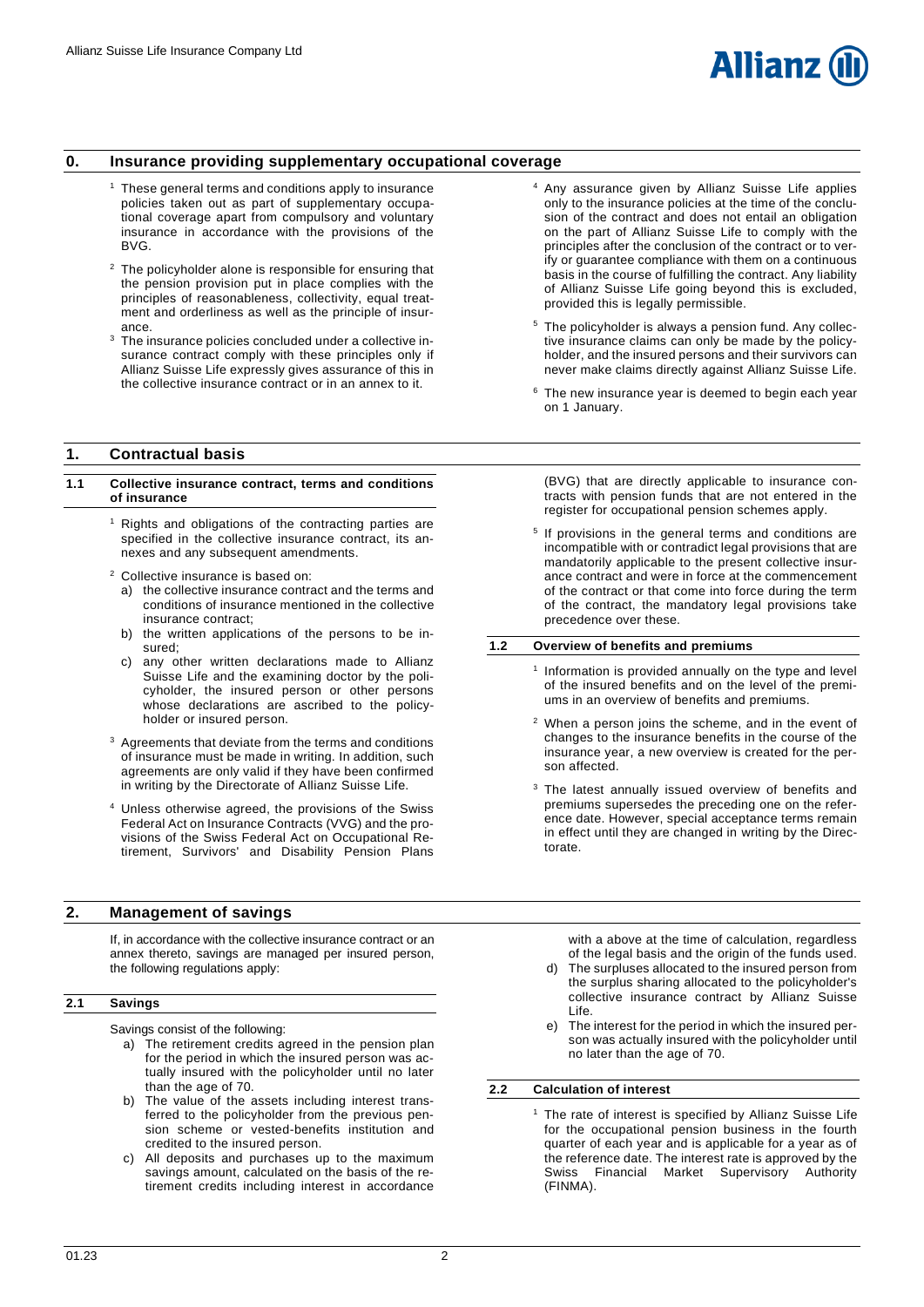## <span id="page-2-0"></span>**3. Acceptance for insurance cover**

## <span id="page-2-1"></span>**3.1 Acceptance process**

- <sup>1</sup> The persons to be insured are to be registered with Allianz Suisse Life in the manner it stipulates.
- <sup>2</sup> The application form must be submitted to Allianz Suisse Life before or immediately after the insured person starts work.

#### <span id="page-2-3"></span>**4. Insurance cover**

#### <span id="page-2-4"></span>**4.1 Commencement of insurance cover**

- $<sup>1</sup>$  The insurance cover begins on the day on which the</sup> person to be insured starts work or should have started work. In any case, it begins as soon as the person sets off for work. However, the insurance cover is initially subject to the restrictions described in section 4.2 paragraph 1 and 2.
- <sup>2</sup> If the requested information and documents are not sent to Allianz Suisse Life within 90 days, the insured benefits may be reduced to the benefits acquired through the vested benefits transferred.

## <span id="page-2-5"></span>**4.2 Scope of insurance cover**

- $1$  The insurance cover is initially limited to those benefits that can be purchased using the transfer value from previous arrangements in accordance with the collective insurance contract or an annex of the contract, provided that the previous pension fund had not specified any health provisos or provided any period specified for the provisos had elapsed before the commencement of the insurance cover.
- <sup>2</sup> For benefits going beyond this, the insurance cover is initially provisional. The provisional insurance cover is to be understood as follows: Allianz Suisse Life is only required to meet the obligation to provide cover in cases where the policyholder proves that the occurrence of the insured event is not attributable to causes that predate the commencement of the provisional insurance cover.
- <sup>3</sup> The provisional insurance cover expires when the definitive insurance cover commences or is refused.

## <span id="page-2-6"></span>**5. Premiums**

#### <span id="page-2-7"></span>**5.1 Premium calculation, premium payment**

- <sup>1</sup> When a person joins, and in the event of changes to the insurance benefits (new or additional insurance cover), the premiums depend on the collective rate schedule applicable to the collective insurance contract at this point in time.
- <sup>2</sup> For insurance policies with annually recalculated premiums and insurance policies with successive one-off deposits, the rate schedule applicable to the collective insurance contract on the effective date of the calculation is always used.
- <sup>3</sup> Annually recalculated premiums are determined at the start of the contract and on each contractual reference date for a period of one year on the basis of the age reached and the maximum age.
- <sup>4</sup> For insurance policies with contractually agreed flatrate risk premiums, the premium rate is determined at the start of the contract and then reviewed and redefined if required at least every three years. The rate

## <span id="page-2-2"></span>**3.2 Medical examination**

- On being requested to do so by Allianz Suisse Life, the persons to be insured must make written declarations about their state of health in response to written questions and undergo a medical examination at the expense of Allianz Suisse Life.
- The definitive insurance cover commences for each insured person at the point in time notified to the policyholder by Allianz Suisse Life. The definitive insurance cover can only be granted within the framework of the provisions on the conditions for entitlement and the scope of the benefits in the collective insurance contract and in the terms and conditions of insurance. Any extension of the definitive insurance cover beyond this is precluded.

Allianz Suisse Life can make the definitive insurance cover conditional on the results of a medical examination. Based on the results of the medical examination, exclusions or restrictions may be applied, or definitive insurance cover may be refused, unless the law forbids the policyholder from imposing any such restrictions on the insured persons.

- <sup>5</sup> If adjustments such as additional insurance cover are provided for in the contract, Allianz Suisse Life does not provide insurance with higher benefits unless the insured person is fully fit for work. If the person is not fully fit for work, the additional insurance cover is delayed until the person is fully fit for work again. The insurance cover already acquired remains applicable.
- Allianz Suisse Life can make the additional insurance cover contingent on a new medical examination within the framework of adjustments provided for in the contract in the event of there being additional amounts at risk or restrictive acceptance terms, and within the framework of additional insurance cover requested unilaterally by the policyholder or the insured person, in particular in the event of subsequent purchases being made that result in an increase in the risk benefits insured.

schedule applicable to the collective insurance contract at this point in time is used.

- Premiums are charged for each insured person. They are subdivided into savings, risk and cost premiums and charged on the basis of a flat premium rate for the risk and cost premiums. The cost premium is obtained from the gross cost premium taking into account the cost discount in accordance with the collective rate schedule applicable to the collective insurance contract at the time of calculation.
- This is subject to any stipulations to the contrary in the collective rate schedule.
- $<sup>7</sup>$  In addition to the cost premiums, the cost contributions</sup> specified in the cost schedule that is applicable at the time of calculation are charged.
- The cost contributions specified in the cost schedule form part of the collective rate schedule. The cost schedule can be amended and adjusted to suit changing circumstances at any time with the agreement of the authority responsible for approving the rate schedule.

Allianz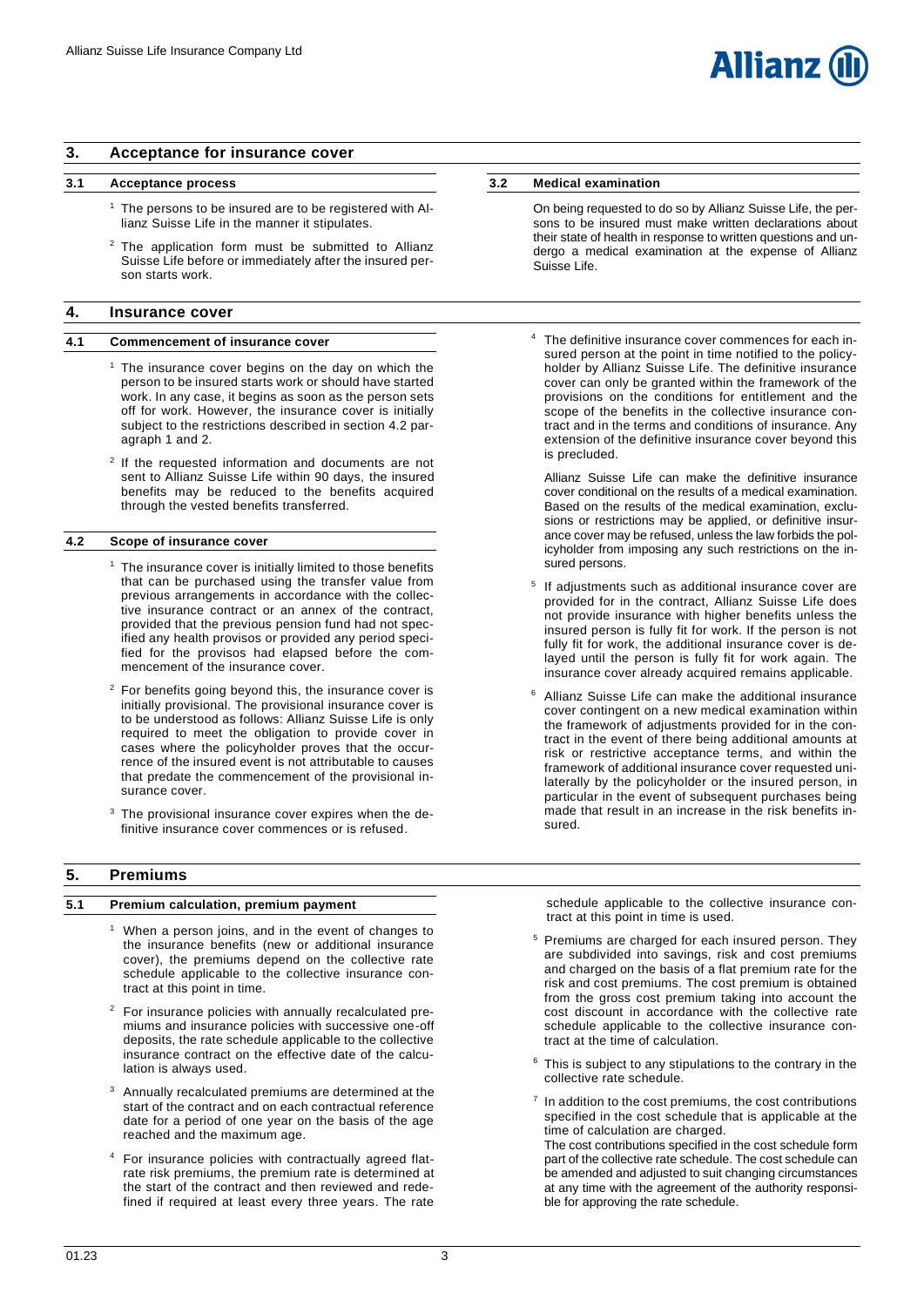# **Allianz**

- <sup>8</sup> In addition, the collective insurance contract or an annex of the contract may stipulate that Allianz Suisse Life bears some or all of the costs and charges owed by the policyholder to third parties, and that the policyholder owes Allianz Suisse Life equivalent contributions, which can be charged in advance or in arrears.
- <sup>9</sup> The premiums are due on the reference date and, in the event of any changes, on the day on which the change takes effect. The cost contributions are due thirty days after they take effect.
- <sup>10</sup> The premiums are charged until the end of the month in which the insured person retires at the latest. On the death of the insured person, the premiums are charged until the end of the month in which the person dies. Any premiums paid after that are reimbursed to the policyholder.
- <sup>11</sup> If the premiums and cost contributions are not paid in time, Allianz Suisse Life sends a reminder to the policyholder, requesting that the policyholder pay the outstanding amount within 14 days and advising of the consequences of non-payment.
- $12$  If payment is not received or not received in full within the notice period of the reminder, Allianz Suisse Life can cancel the collective insurance contract on expiry of the period of notice, provided that the policyholder was threatened with this as a consequence of non-payment in the reminder.

## <span id="page-3-1"></span>**6. Justification of entitlement**

## <span id="page-3-2"></span>**6.1 Information and documents**

- <sup>1</sup> Allianz Suisse Life is entitled to request the information and documents specified in sections 6.2 to 6.4 or obtain them itself.
- <sup>2</sup> Allianz Suisse Life is entitled to request from the policyholder or insured person or obtain itself further documents and information that it considers to be necessary in order to provide insurance. On requesting authorisation, Allianz Suisse Life is to be granted access to the files of public authorities, pension and insurance providers, social insurance providers and other relevant organisations. In cases of inability to work, Allianz Suisse Life can at any time require the insured person to be examined by a doctor of its choosing.
- <sup>3</sup> In particular, these rights also allow Allianz Suisse Life to establish that any declarations made in order to obtain insurance cover are accurate and complete.
- <sup>4</sup> To prevent/combat misuse and unjustified benefit payments, Allianz Suisse Life is to be authorised, in compliance with the principles of proportionality and data protection and in the event of justified suspected misuse, to adopt surveillance and observation measures or to delegate these tasks as required to carefully selected third parties subject to the same business secrecy obligation and have undertaken to uphold the corresponding duty of confidentiality.
- <sup>5</sup> Allianz Suisse Life can make the payment of pensions dependent on the provision of an official certificate of life at any time.
- <sup>6</sup> Allianz Suisse Life can refuse to pay benefits or discontinue them if contractual or statutory information and reporting obligations are not met, requested information and documents are not provided, authorisation

## <span id="page-3-0"></span>**5.2 Adjustment of the rate schedule**

- <sup>1</sup> Allianz Suisse Life may adjust the collective rate schedule in whole or in part, and may thus unilaterally adjust the premiums and benefits during the term of the current collective insurance contract on the basis of the change to the rate schedule.
- <sup>2</sup> If the adjustment of the premium rate schedule results in a "significant" (as defined in the following paragraph) change to the collective insurance contract, the policyholder will be notified of these changes in writing at least six months before they take effect. The collective insurance contract may be terminated in this case, with a notice period of thirty days, effective on the date when the changes are to come into force.
- <sup>3</sup> The following are considered to be significant changes to the collective insurance contract:
	- a) an increase in those premiums that do not correspond to savings credits by at least the amount prescribed by law within the period specified by law, or
	- b) a reduction in the conversion rate leading to a reduction in the insured persons' retirement benefits to the minimum amount prescribed by law, or
	- Other measures with effects that are at least equivalent to those described under letters a and b, or
	- d) in the case of collective insurance contracts with full cover, the loss of the full reinsurance cover.
- <sup>4</sup> A change to the collective insurance contract is not regarded as significant if it is the result of a change to the statutory basis.

to inspect files is refused, or independent medical examinations cannot be carried out for reasons that are the responsibility of the insured person or the policyholder.

Refused or discontinued benefits can no longer be requested provided that the refusal or discontinuation was threatened in writing with a reasonable period of notice, and the insured person or policyholder can be considered in the circumstances to have failed to meet these obligations.

## <span id="page-3-3"></span>**6.2 Retirement**

If the insured person has reached the retirement age, Allianz Suisse Life can at any time request an official document that must indicate the insured person's place of residence, age and marital status as well as the names and sex of the person's children.

#### <span id="page-3-4"></span>**6.3 Death**

Allianz Suisse Life must be notified in writing immediately in the event of the death of an insured person. In addition, Allianz Suisse Life must be provided with the following documents:

- a) The official death certificate.<br>b) A report by the doctor who
- b) A report by the doctor who most recently treated the person on the occurrence, duration, course and nature of the illness or event that led to the person's death.
- c) If there is entitlement to a widow's/widower's pension or to a one-off payment in place of a pension, an official certificate with the date of birth and the date of marriage must be submitted.
- d) If a surviving registered partner is entitled pursuant to the Swiss Federal Partnership Act (PartG) to a partner's pension or a lump-sum payment instead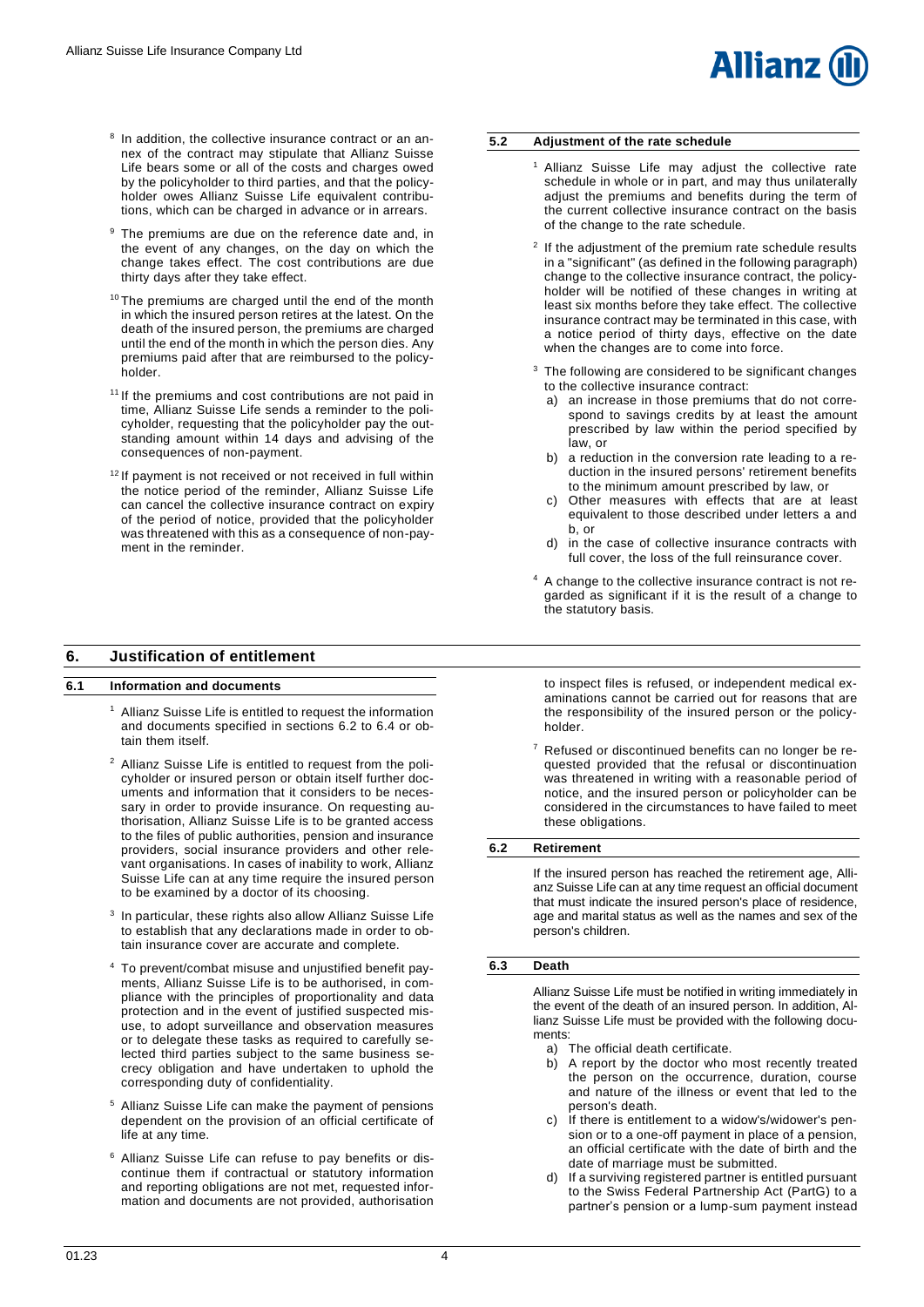

- e) If a surviving life partner is entitled to a life partner's pension or a single lump-sum payment instead of a pension, an extract from the civil status register must be submitted for both the insured person and the entitled person as well as documents that prove the existence of a cohabitation relationship during the last five years prior to the insured person's death or the entitled person's maintenance obligation towards at least one joint child at the time of the insured person's death.
- If there is an entitlement to an orphan's pension, official documents must be submitted to provide evidence of the dates of birth of the children and

## <span id="page-4-1"></span>**7. Benefit calculation basis**

#### <span id="page-4-2"></span>**7.1 Pension conversion rate for savings within the collective insurance framework**

- <sup>1</sup> If Allianz Suisse Life manages savings within the collective insurance framework that must be converted into a retirement pension upon attainment of the retirement age, and unless the collective insurance contract or an annex of the contract contains provisions that state otherwise, the retirement pension based on these savings is calculated as follows:
- <sup>2</sup> The savings are converted at normal retirement age using the conversion rate stipulated in the collective rate schedule applicable to the collective insurance contract. The rate may vary depending on whether the insured person is male or female. This conversion rate is adjusted in accordance with the collective rate schedule applicable at the time of the full or partial termination of the insured person's employment relationship (adjusted conversion rate) if some or all of the retirement pension is drawn early or deferred.

## <span id="page-4-4"></span>**8. Benefits**

## <span id="page-4-5"></span>**8.1 Retirement benefits**

- <sup>1</sup> Unless the collective insurance contract or an annex of the contract states otherwise, the insured person can draw some or all of the retirement benefits early in the event of early retirement, but not before reaching the age of 58. The retirement benefits drawn early must make up at least 20 percent of the total retirement benefits.
- The collective insurance contract or an annex to it may stipulate that the insurance can be continued until the insured person ceases employment, but at the longest until he or she reaches the age of 70.
- <sup>3</sup> The retirement benefits will be paid in a lump sum, unless the collective insurance contract or an annex of the contract provides for payment as a pension.
- 4 If the collective insurance contract or an annex of the contract provides for the payment of a pension, any proportion of the savings that are used as the basis for calculating the retirement benefits actually drawn can be drawn in full or in part as a lump sum for active or disabled insured persons who have a real entitlement to retirement benefits from the policyholder, provided that the request to do so is made in good time and in the appropriate form.

any training, education or disability extending beyond the maximum age. The same applies to the completion of vocational training after the agreed maximum age.

**Allianz** 

#### <span id="page-4-0"></span>**6.4 Incapacity for work/disability**

In the event of incapacity for work or disability, Allianz Suisse Life must be notified in writing at the latest before the shortest waiting period has elapsed, and at the same time the following information and documents must be submitted:

- a) Name and address of the doctor providing treatment
- b) Rulings of the Swiss Federal Disability Insurance **Office**
- c) Changes to the working or employment relationship
- <sup>3</sup> If the conversion is not compulsory and the collective insurance contract or an annex to it expressly provides for the drawing of a pension on the insured person's request, the savings due are converted into a retirement pension in accordance with the conversion rate provided for in the collective rate applicable at that time.

#### <span id="page-4-3"></span>**7.2 Conversion into pensions of retirement credits managed outside the collective insurance**

- 1 If the collective insurance contract requires the retirement assets accumulated outside the collective insurance agreement to be converted to Allianz Suisse Life retirement pensions, these retirement assets are converted at the conversion rate stipulated in the collective rate schedule applicable to the collective insurance contract on the due date of the retirement assets.
	- <sup>5</sup> The corresponding declaration must reach Allianz Suisse Life in the form it specifies before the entitlement to retirement benefits takes effect. The declaration is only considered to have been revoked if the revocation reaches Allianz Suisse Life in the required form before the entitlement to retirement benefits takes effect.

## <span id="page-4-6"></span>**8.2 Survivors' benefits**

#### 8.2.1 Conditions for entitlement

- <sup>1</sup> Survivors are entitled to the benefits stipulated in the collective insurance contract or an annex of the contract in the event of the death of the insured person if
	- a) the deceased was insured under the collective insurance contract both at the onset of incapacity for work, the cause of which led to death, and at the time of the person's death;
	- b) the deceased was already insured under the collective insurance contract at the onset of at least 40 percent incapacity for work, the cause of which led to death;
- <sup>2</sup> An entitlement exists for a deceased person who was no longer insured under the collective insurance contract at the time of death if the deceased was already insured under the collective insurance contract at the onset of at least 20 percent incapacity for work, the cause of which led to death.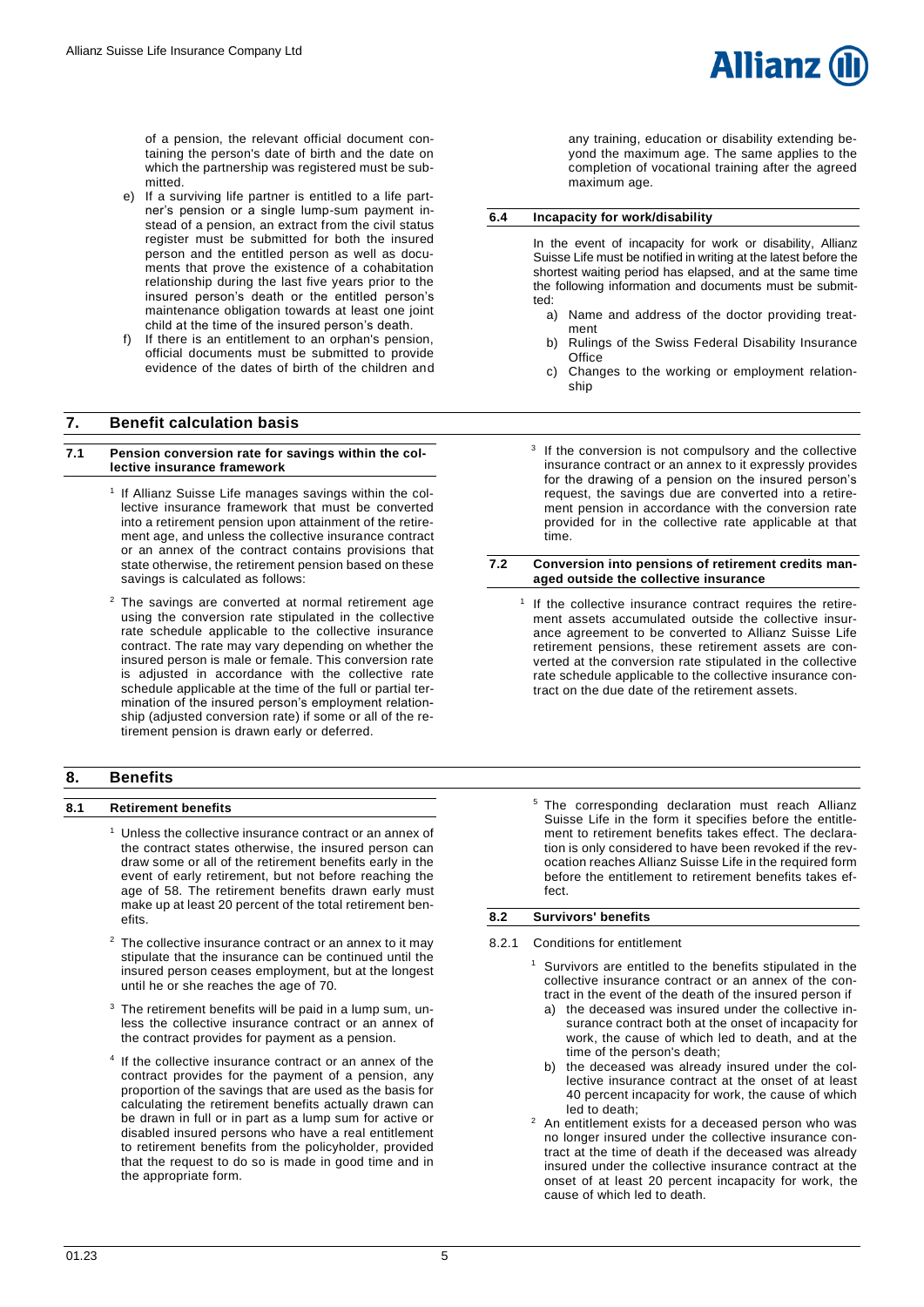- <sup>3</sup> The entitlement under paragraph 2 only exists to the extent that the policyholder itself is obliged to pay benefits.
- 4 In all cases, the entitlement shall not exceed the benefits stipulated in the collective insurance contract or an annex to it.
- 8.2.2 Premium calculation based on the collective method

The collective method is applied to all insured persons subject to the collective insurance contract. Extended cover is used for widow's, widower's, partner's and life partner's pensions.

- 8.2.3 Pensions for surviving spouses (widows and widowers)
	- <sup>1</sup> A widow's/widower's pension is paid to the surviving spouse regardless of age, the length of the marriage or the number of children until, at the latest, the surviving spouse remarries or enters into a registered partnership in accordance with the PartG, provided this occurs before reaching age 45.
	- <sup>2</sup> In the event of remarrying or entering into a registered partnership according to the PartG before reaching age 45, the surviving spouse is entitled to a lump-sum payment equal to three years of the pension instead of the pension.
	- $3$  Instead of a widow's or widower's pension, a lump-sum payment can be requested in the event of death following an illness. In the event of death due to an accident, however, a lump-sum payment may only be requested if this is provided for in the collective insurance contract, an annex to it or the policyholder's Pension Rules. The request for a lump-sum payment must be submitted before receipt of the first pension payment. If the surviving spouse is under 45 years of age, the lump-sum payment is reduced by 3 percent for every whole year or part of a year by which the person's age is less than 45. In the event of a reduction, at least four years of unreduced pension payments are payable. If the amount of the pension is trivial, its net present value is payable.
- 8.2.4 Pensions for surviving registered partners in accordance with the PartG (partner's pensions)
	- $1$  A partner's pension is paid to the surviving partner, regardless of his or her age, the length of the registered partnership or whether he or she has to support a child, until he or she dies or until, at the latest, the surviving partner marries or enters into a new registered partnership, provided this happens before the age of 45.
	- <sup>2</sup> If the surviving partner remarries or enters into a registered partnership pursuant to the PartG before reaching the age of 45, he or she is entitled to a lump-sum payment equal to three years of the pension instead of the partner's pension.
	- <sup>3</sup> Instead of the partner's pension, a lump-sum payment can be requested in the event of death following an illness. In the event of death due to an accident, however, a lump-sum payment may only be requested if this is provided for in the collective insurance contract, an annex to it or the policyholder's Pension Rules. The request for a lump-sum payment must be submitted before receipt of the first pension payment. If the surviving spouse or surviving partner is under 45 years of age, the lump-sum payment is reduced by 3 percent for every whole year or part of a year by which the person's age is less than 45. In the event of a reduction, at least four years of unreduced pension payments are payable. If the amount of the pension is trivial, its net present value is payable.
- 8.2.5 Pensions for surviving life partners of a cohabitation relationship (life partner's pensions)
	- The surviving life partner in a cohabitation relationship is entitled to a life partner's pension if the insured person dies before reaching normal retirement age and all the conditions listed below are met at the time of death:

**Allianz** 

- a) the surviving life partner cohabited with the insured person at the time of the insured person's death
- b) aa) the cohabitation relationship existed without interruption for the last five years of the insured person's life, or

bb) the surviving life partner is responsible for the maintenance of at least one joint child at the time of the insured person's death

- c) there were no legal obstacles to the marriage of the surviving life partner and the insured person or to the registration of a partnership between them in accordance with the PartG;
- d) at the time of death neither the surviving life partner nor the insured person was married or a member of a registered partnership in accordance with the PartG
- e) the surviving life partner is not receiving an occupational survivor's pension (widow's/widower's pension, partner's pension, life partner's pension) and is not otherwise entitled to pensions of a similar nature from domestic or foreign insurers,
- f) the surviving life partner who is supposed to be entitled to a pension was notified to the policyholder by the insured person prior to the latter's death. The "Notification of life partner" form must have been signed by the insured person.
- $2$  In the event of death after the normal retirement age, the entitlement only exists if the deceased was drawing a retirement pension until his or her death and the conditions for entitlement are met at the time of death.
- Unless stated otherwise in the collective insurance contract or an annex of the contract, the annual life partner's pension on the death of the insured person before the retirement age is equal to the insured spouse's pension. On the death of a person receiving a retirement pension, this amounts to 60 percent of the retirement pension.
- <sup>4</sup> The claim must be duly submitted to the policyholder by the surviving life partner by the applicable deadline in accordance with the policyholder's regulations. If the claim is not submitted to the policyholder within this period, or if evidence that the conditions for entitlement have been met is not duly submitted to the policyholder by the applicable deadline, there is no entitlement to a life partner's pension.
- <sup>5</sup> If the insured person notified the policyholder successively of multiple cohabiting relationships, all except the last are deemed to have been dissolved. Notification of multiple cohabitation relationships is not permitted.
- <sup>6</sup> The life partner's pension ceases upon marriage or entry into a registered partnership in accordance with the PartG, provided that this occurs before the age of 45. In the event of marrying or entering into a registered partnership pursuant to the PartG before reaching the age of 45, the surviving life partner is entitled to a lump-sum payment equal to three years of pension instead of the pension. The life partner's pension also ceases upon the death of the surviving life partner.
- All circumstances leading to the cessation of the entitlement must be reported to Allianz Suisse Life without delay.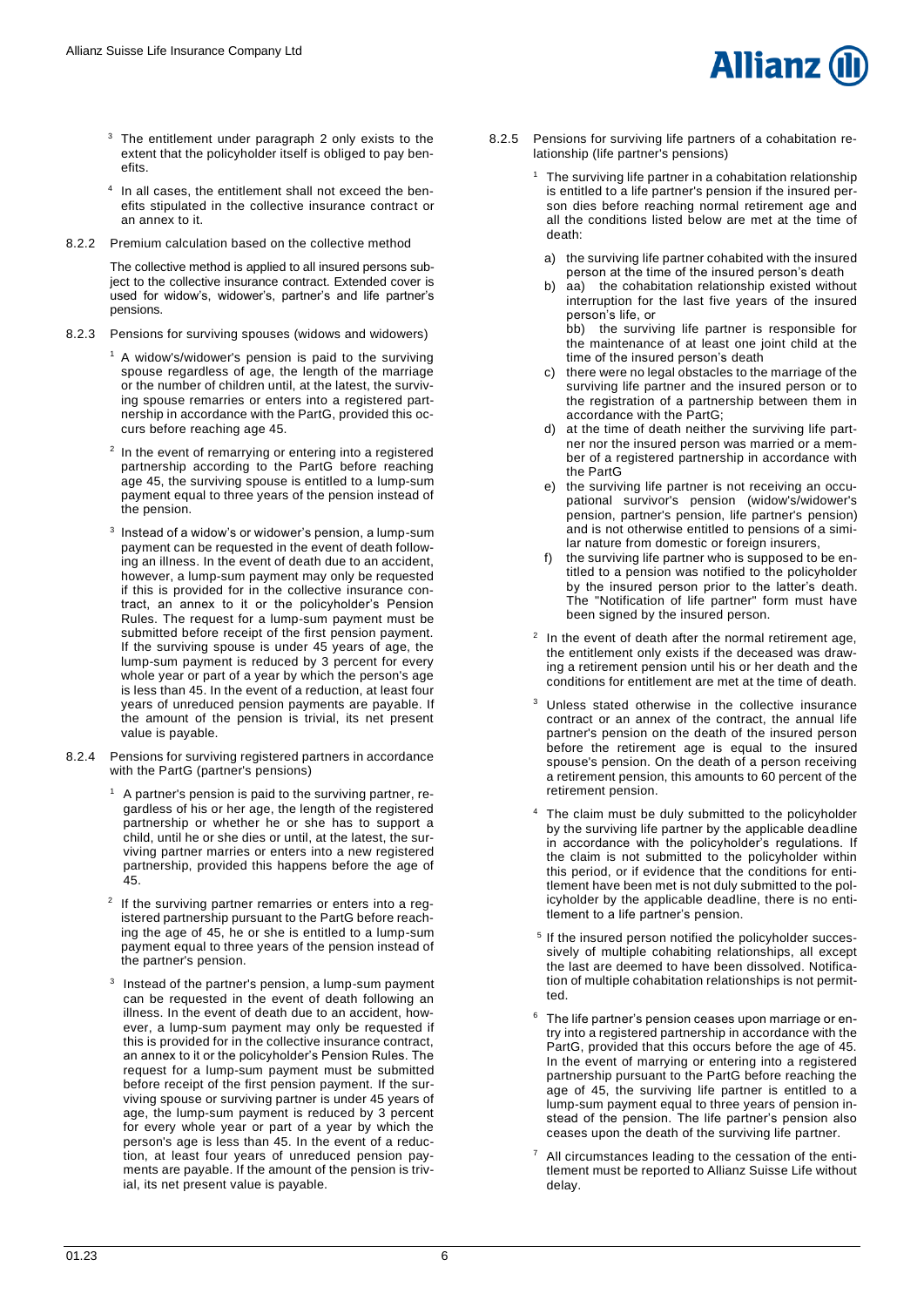#### 8.2.6 Pension reductions

- <sup>1</sup> If the person entitled to a pension is more than 10 years younger than the insured person, the widow's/widower's pension, partner's pension and life partner's pension are reduced by one percentage point for each whole year or part of a year by which the age difference exceeds 10 years.
- $\overline{2}$ If the insured person married or entered into a registered partnership in accordance with the PartG after reaching age 65, the pension is reduced to the following percentage rates:
	- a) Marriage/registration of partnership between the ages of 65 and 66: 80 percent
	- b) Marriage/registration of partnership between the ages of 66 and 67: 60 percent
	- c) Marriage/registration of partnership between the ages of 67 and 68: 40 percent
	- d) Marriage/registration of partnership between the ages of 68 and 69: 20 percent
	- e) If the insured person married or entered into a registered partnership in accordance with the PartG after reaching the age of 69, there is no entitlement.

The pensions thus reduced are further reduced as described in paragraph 1.

- 3 If the insured person married or entered into a registered partnership pursuant to the PartG after reaching the age of 65 while suffering from a serious illness of which he or she was aware or must have been aware, no pension is payable if the insured person dies of that illness within two years of marrying or entering into the registered partnership in accordance with the PartG.
- The rules on reduction set out in paragraphs 2 and 3 also apply to life partner's pensions, with the date of marriage or registration under the PartG being replaced by the date on which the cohabitation relationship commenced.
- 4 If the marriage or registration in accordance with PartG took place after the insured person reached the age of 65 and the surviving spouse, partner or partner in accordance with PartG would have been entitled to a partner's pension at the time of the death of the insured person without the marriage or registration in accordance with PartG, the pension for the surviving spouse (widow's/widower's pension), the surviving partner or partner (partner's pension) corresponds to the amount of this partner's pension.

#### 8.2.7 Orphans' pensions

- $1$  The following children are entitled to a pension, provided that they have not yet reached the agreed maximum age:
	- a) children of the insured person pursuant to Article 252 of the Swiss Civil Code (ZGB); these are equated with adopted children and children born out of wedlock under the previous legislation
	- b) the foster children of the insured person, who are entitled to an AHV orphan's pension on the death of the insured person
	- c) step-children supported entirely or primarily by the insured person
- <sup>2</sup> Single orphan's pensions are paid for each child entitled to a pension who survives the insured person on his or her death.



- <sup>3</sup> If full orphan's pensions are insured in the collective insurance contract, these are paid for each child entitled to a pension if
	- a) the insured person dies, and the other parent is already dead;
	- b) the insured person is already dead, and the other parent then dies as well.

Any single orphan's pensions currently being paid are replaced by the full orphan's pension.

- <sup>4</sup> Maximum age and extent of the pension entitlement
	- a) The pensions are paid until the agreed maximum age or until the child's death if he or she dies before reaching the agreed maximum age.
	- b) Pensions are paid beyond the maximum age if the child entitled to a pension is in education or at least 40 percent disabled, but in both cases up to a maximum age of 25.
	- c) A minimum degree of disability higher than 40 percent may be provided for in the collective insurance contract. A child is not regarded as being in education if he or she earns an average monthly income that is higher than the maximum full AHV retirement pension.

#### <span id="page-6-0"></span>**8.3 Disability benefits**

8.3.1 Conditions for entitlement

- <sup>1</sup> Entitlement exists if
	- a) the insured person becomes disabled at the applicable minimum rate (40 percent in accordance with Section 8.3.5 paragraph 2 e or 25 percent in accordance with Section 8.3.5 paragraph 3 b) and is insured under the collective insurance contract at the onset of the disability
	- b) the insured person entitled under a) is still insured under the collective insurance contract in the event of a later increase
- <sup>2</sup> Entitlement exists for an insured person who was no longer insured under the collective insurance contract when he or she became disabled if the insured person was insured under the collective insurance contract at the onset of the incapacity of at least 20 percent that was due to the same cause as his or her disability.
- <sup>3</sup> However, the entitlement pursuant to paragraph 2 only exists to the extent that the policyholder is obliged to pay benefits.
- 4 In all cases, the entitlement shall not exceed the benefits provided for in the collective insurance contract or an annex to it.
- 8.3.2 Definition of incapacity for work

Incapacity for work is the full or partial inability of a person to perform reasonable work in his or her current profession or area of activity as a result of damage to his or her physical, mental or psychological health. In the event of protracted incapacity, account is also taken of reasonable activity in a different profession or area of activity.

8.3.3 Definition of disability

Disability means total or partial incapacity that is of such a nature and degree as to justify an entitlement to a pension under federal disability insurance (IV) and is expected to be permanent or protracted.

- 8.3.4 Definition of inability to work
	- <sup>1</sup> Inability to work is defined as the total or partial loss of the possibility to pursue gainful employment in the relevant balanced labour market due to a medically ascertainable impairment of physical, mental or psychological health and persisting after reasonable treatment and rehabilitation efforts.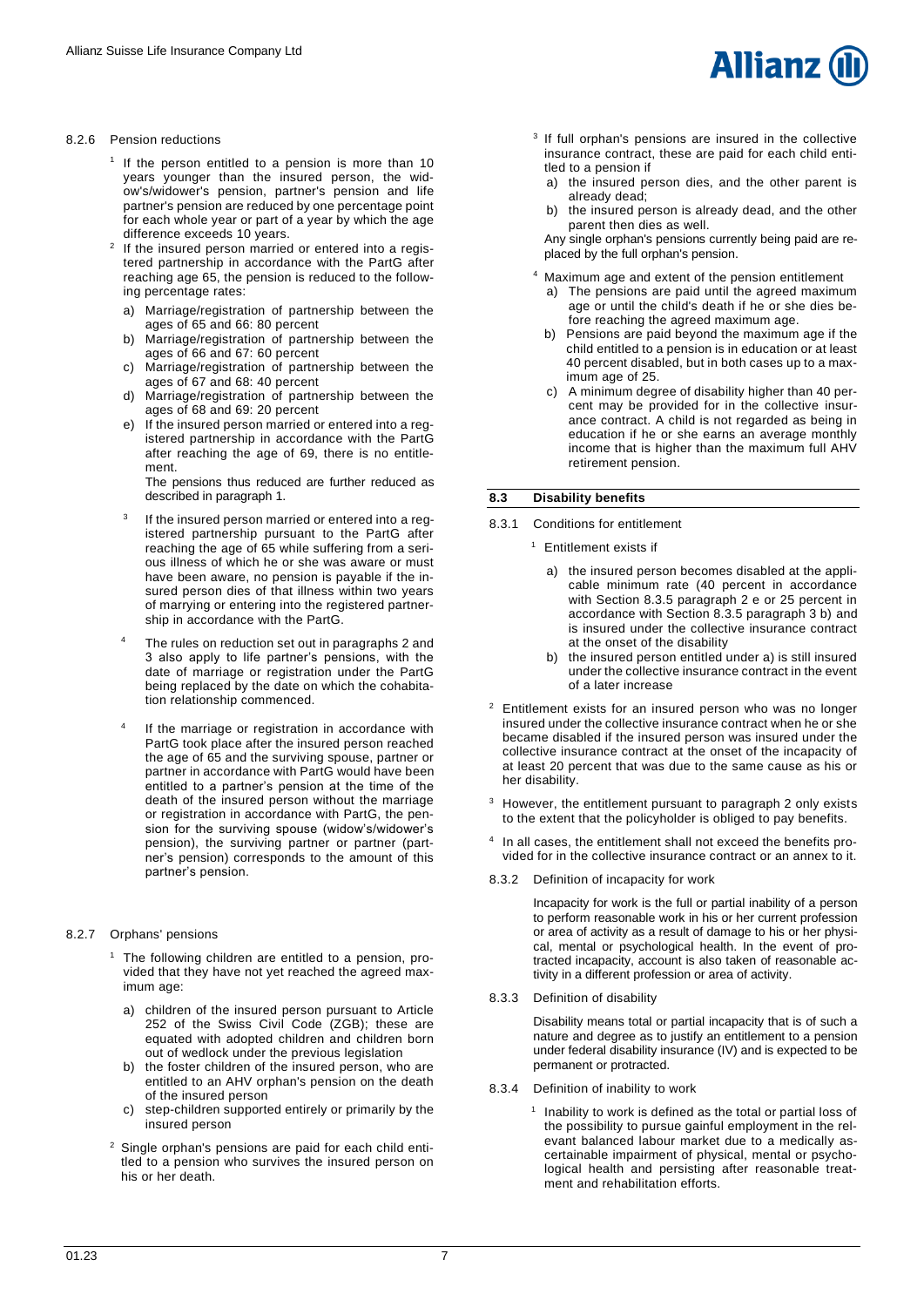- $2$  A person is deemed to suffer from a permanent inability to work if evidence is provided that a continuation of medical treatment cannot be expected to bring about a substantial improvement in his or her ability to work and that the inability to work is expected to last for his or her whole life.
- 8.3.5 (Partial) inability to work
	- $<sup>1</sup>$  The level of the benefits paid is determined on the ba-</sup> sis of the degree of inability to work, which cannot exceed the degree of disability set by the IV.
	- <sup>2</sup> The benefits are graduated as follows:
		- a) disability of 70 percent or more: full benefits
		- b)disability of at least 50 percent but less than 70 percent: the percentage share equals the degree of disability
		- c) disability of at least 40 percent but less than 50 percent: in this case, the percentage shares in the following table are applied:

| Degree of disability<br>in $%$ | Percentage<br>share |
|--------------------------------|---------------------|
| 49                             | 47.5                |
| 48                             | 45                  |
| 47                             | 42.5                |
| 46                             | 40                  |
| 45                             | 37.5                |
| 44                             | 35                  |
| 43                             | 32.5                |
| 42                             | 30                  |
| 41                             | 27.5                |
| 40                             | 25                  |
|                                |                     |
|                                |                     |

- d) disability of less than 40 percent confers no entitlement to benefits
- <sup>3</sup> Instead of the benefit graduation in paragraph 2 c and d, the following benefit graduation can be specified in the collective insurance contract or an annex to it:
- a) degree of disability of at least 25 percent but less than 50 percent: in this case, the percentage shares for degrees of disability of between 40 and 49 percent in the following table are applied:

| Degree of disability<br>in % | Percentage<br>share |
|------------------------------|---------------------|
| 49                           | 47.5                |
| 48                           | 45                  |
| 47                           | 42.5                |
| 46                           | 40                  |
| 45                           | 37.5                |
| 44                           | 35                  |
| 43                           | 32.5                |
| 42                           | 30                  |
| 41                           | 27.5                |
| 40                           | 25                  |
|                              |                     |

The percentage share for degrees of disability ofbetween 25 and 39 percent is 25 percent.

- b) disability of less than 25 percent confers no entitlement to benefits
- <sup>4</sup> In deviation from the benefit graduation presented in paragraphs 2 and 3, the following shall apply to disability pensions running on 1.1.2022:
	- a) For persons receiving a disability pension who were born in or before 1966, the pension shall be based on the benefit graduation that previously applied to this pension until the end of the obligation to pay benefits.
	- b) For persons receiving a disability pension who were born in or after 1967, the pension shall be



based on the benefit graduation that previously applied to this pension until the end of the obligation to pay benefits, provided there is no reason for revision according to Article 17 (1) of the Federal Act on the General Part of Social Insurance Law (ATSG). If such a reason for revision does arise, the pension is to be based on the benefit graduation in accordance with paragraph 2 or 3. However, if a pension revision results in a lower pension despite an increase in the degree of disability, or results in a higher pension despite a reduction in the degree of disability, the disability pension shall continue to be based on the benefit graduation that previously applied to this pension.

c) As of 1.1.2032, pensions of persons receiving a disability pension who were born in the years from 1992 to 2003 shall automatically be based on the benefit graduation valid at that time, irrespective of whether or not there is a reason for revision according to Article 17 (1) ATSG. If this results in a lower pension amount, the previous pension shall continue to be paid until a reason for revision according to Article 17 (1) ATSG arises

#### 8.3.6 Commencement of the obligation to pay benefits

- $1$  An entitlement to benefits exists as soon as the effective duration of incapacity for work or inability to work with the same cause exceeds the waiting period stipulated in the collective insurance contract or an annex of the contract and, in the case of a lump-sum disability benefit, the inability to work is also permanent.
- <sup>2</sup> If there is an interruption in a person's incapacity for work or inability to work, the waiting period is calculated on the basis of the total duration of all periods of incapacity or inability to work due to the same cause. If an interruption in a person's incapacity or inability to work lasts longer than one third of the agreed waiting period, the waiting period starts again. A reduction in the degree of incapacity or inability to work to less than the minimum rate (40 percent in accordance with Section 8.3.5 paragraph 2 c or 25 percent in accordance with Section 8.3.5 paragraph 3 a) is deemed to be an interruption.
- 3 Incapacity or inability to work due to a different cause always counts as a new event, and a new waiting period applies. This applies, in particular, even if the condition of a claimant already suffering from inability to work deteriorates owing to a new cause, increasing his or her degree of inability to work.
- 4 If an insured person who received disability benefits in the past and subsequently fully resumed gainful employment suffers from incapacity or inability to work due to the same cause within one year, disability benefits are payable again without a new waiting period, provided that the person concerned is still insured at this point in time.
- <sup>5</sup> The waiting period does not start during rehabilitation, particularly during retraining by the IV, and any waiting period that has already started is suspended. No benefits are paid with the exception of the premium waiver.
- 8.3.7 End of the obligation to pay benefits

If the insured person who meets the conditions for entitlement above is no longer a member of the group of insured persons, or if the collective insurance contract is annulled, the following regulations apply, unless the collective insurance contract or an annex of the contract contains any relevant provisions:

a) If the degree of inability to work remains as it was prior to this point, the obligation to pay benefits continues unchanged.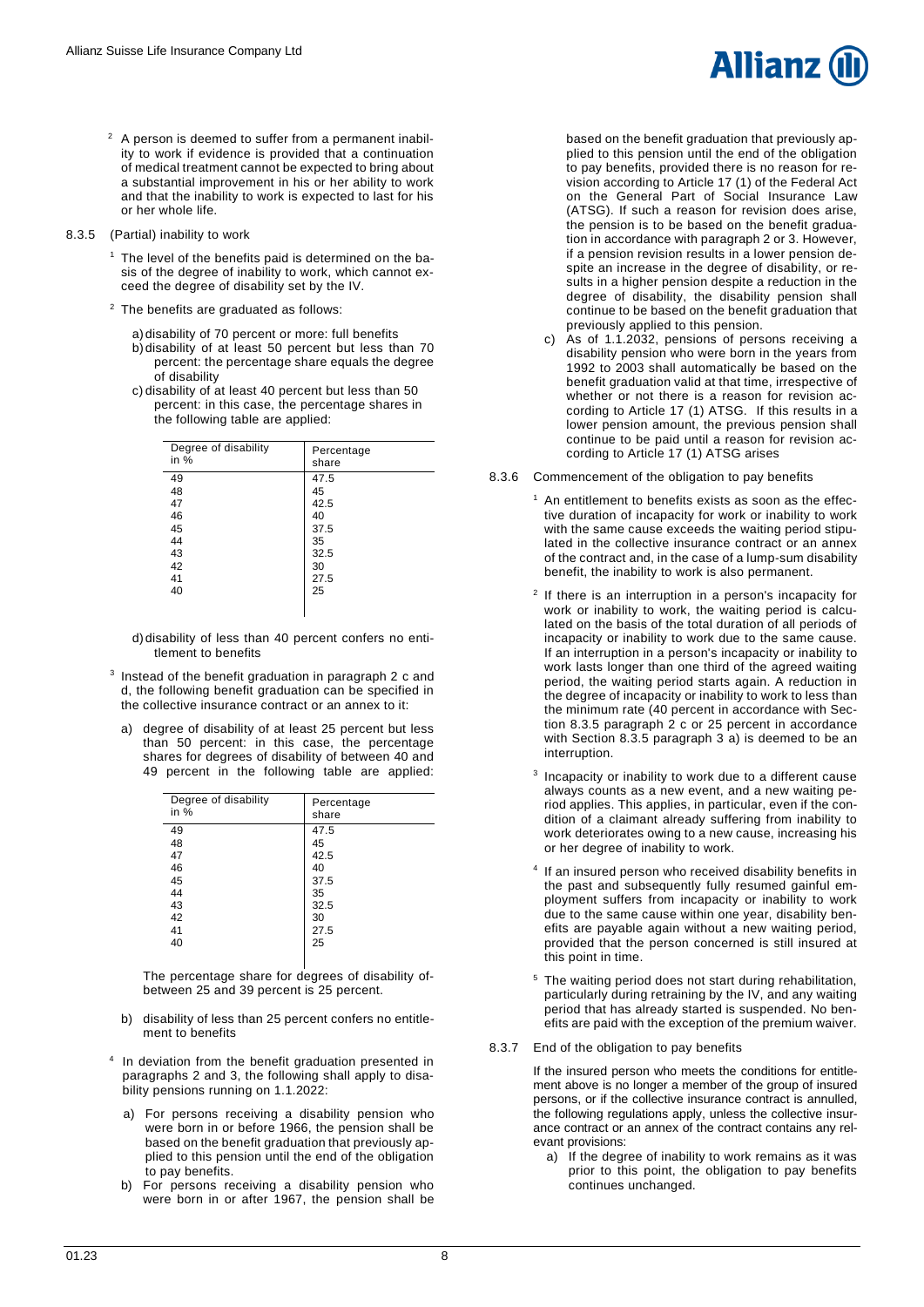- b) If the existing degree of inability to work does not increase until after this point, the obligation to pay benefits continues to be determined by the prior degree of inability to work. In the event of an increase in the degree of inability to work, there is no entitlement to a corresponding increase in benefits even if this increased disability is due to the same cause.
- c) If the degree of inability to work falls below the minimum rate (40 percent in accordance with Section 8.3.5 paragraph 2 c or 25 percent in accordance with Section 8.3.5 paragraph 3 a), there is no corresponding entitlement if the degree of inability to work subsequently goes back up to the minimum rate, even if this is attributable to the same cause.
- $2$  In any case, the obligation to pay benefits in the event of the death of the insured person or at the point in time when the degree of inability to work falls lastingly under the minimum rate (40 percent in accordance with Section 8.3.5 paragraph 2 c or 25 percent in accordance with Section 8.3.5 paragraph 3 a) or at the latest when the insured person reaches the retirement age stipulated in the collective insurance contract.
- 8.3.8 Disabled person's child's pensions

If the collective insurance contract or an annex to it provides for disabled person's child's pensions, every child entitled to a pension upon the death of the insured person is entitled to a disabled person's child's pension on the basis of the entitlement to the disability pension.

- 8.3.9 A change in the degree of inability to work
	- Allianz Suisse Life must be notified immediately if there is a change in the degree of inability to work or the circumstances on the basis of which that degree of inability to work is determined.
	- <sup>2</sup> Allianz Suisse Life may assess and redefine the degree of inability to work at any time, even if the circumstances on the basis of which the degree of inability to work is determined have not changed.
	- <sup>3</sup> Even in cases in which the permanent inability to work has been accepted, Allianz Suisse Life reserves the right to review and redefine the extent of the obligation to pay benefits at any time.
- 8.3.10 Expiry of the insurance

The cover expires:

- a) subject to section 8.3.7 a if the collective insurance contract is annulled or the insured person is no longer a member of the group of insured persons;
- b) if the insured person leaves gainful employment without becoming unable to work;
- c) when the insured person reaches the normal retirement age;
- d) if the insured person takes part in a war or warlike actions without Switzerland itself conducting war or being drawn into warlike actions.

#### <span id="page-8-0"></span>**8.4 Payment of insurance benefits**

- <sup>1</sup> The insurance benefits commence when the reason for the entitlement becomes effective. They are payable at the latest four weeks after all the documents requested by Allianz Suisse Life are provided and at the earliest when continued payment of the full salary ceases.
- $2$  They cease on the last day of the month in which the reason for the end of the entitlement becomes effective.

## <span id="page-8-2"></span>**9. Coordination with other insurers**

<sup>3</sup> Pensions are paid in partial amounts in advance at the beginning of each insurance quarter. If necessary, the first and last pension payments are calculated pro rata.

**Allianz** 

- 4 If the collective insurance contract provides for the conversion of a lump-sum benefit into a pension, this conversion is carried out using the collective rate schedule applicable on the due date of the lump-sum payment.
- <sup>5</sup> If the collective insurance contract requires the conversion of savings capital accumulated outside the collective insurance contract, the retirement savings of the unmarried men and women are also to be included in the insurance at the retirement age. The net present values are calculated based on the collective rate schedule applicable on the due date of the savings capital.
- <sup>6</sup> Unless the collective insurance contract or an annex of the contract states otherwise, a lump sum is paid out instead of a pension if a retirement pension or an entire disability pension is worth less than 10 percent of the minimum single AHV retirement pension, if a widow's/widower's pension is worth less than 6 percent, and if an orphan's pension is worth less than 2 percent.
- <sup>7</sup> The lump-sum value for the widow's/widower's pension is the same as the actuarial reserve according to the individual method. As a minimum, the available retirement assets shall be paid out.
- <sup>8</sup> The settlement value for the disability pension consists of the net present value of a lifelong disability pension and – for those who are married – the net present value of a deferred widow's/widower's pension based on the collective method. The lump-sum payment also covers the deferred retirement and survivors' benefits and current disability pensions.
- The settlement value for the orphan's pension is equal to the one-off contribution for an orphan's pension commencing immediately in accordance with the collective rate schedule.

#### <span id="page-8-1"></span>**8.5 Reimbursement and deduction**

- 1 If the insured person fails to meet his or her disclosure obligation to the policyholder, and consequently the policyholder does not have to provide the insured benefits, Allianz Suisse Life is relieved of its obligations under the collective insurance contract to the same extent. Any benefits already paid must be reimbursed to Allianz Suisse Life in the same way that the person for whom the benefit was paid is obliged to reimburse the policyholder.
- <sup>2</sup> If Allianz Suisse Life provided benefits to a beneficiary with no entitlement or entitlement at a lower amount, the excess benefits paid must be reimbursed in full to Allianz Suisse Life, regardless of whether it was the fault of the policyholder.
- Allianz Suisse Life is entitled to offset the repayment claim with future benefit claims of the policyholder.
- 4 If one children's pension is superseded by another one, the excess amount paid for the first pension is taken into account in the second one.
- <sup>5</sup> Survivors' benefits triggered by the death of the insured person are reduced by those portions of the pension that have to be repaid.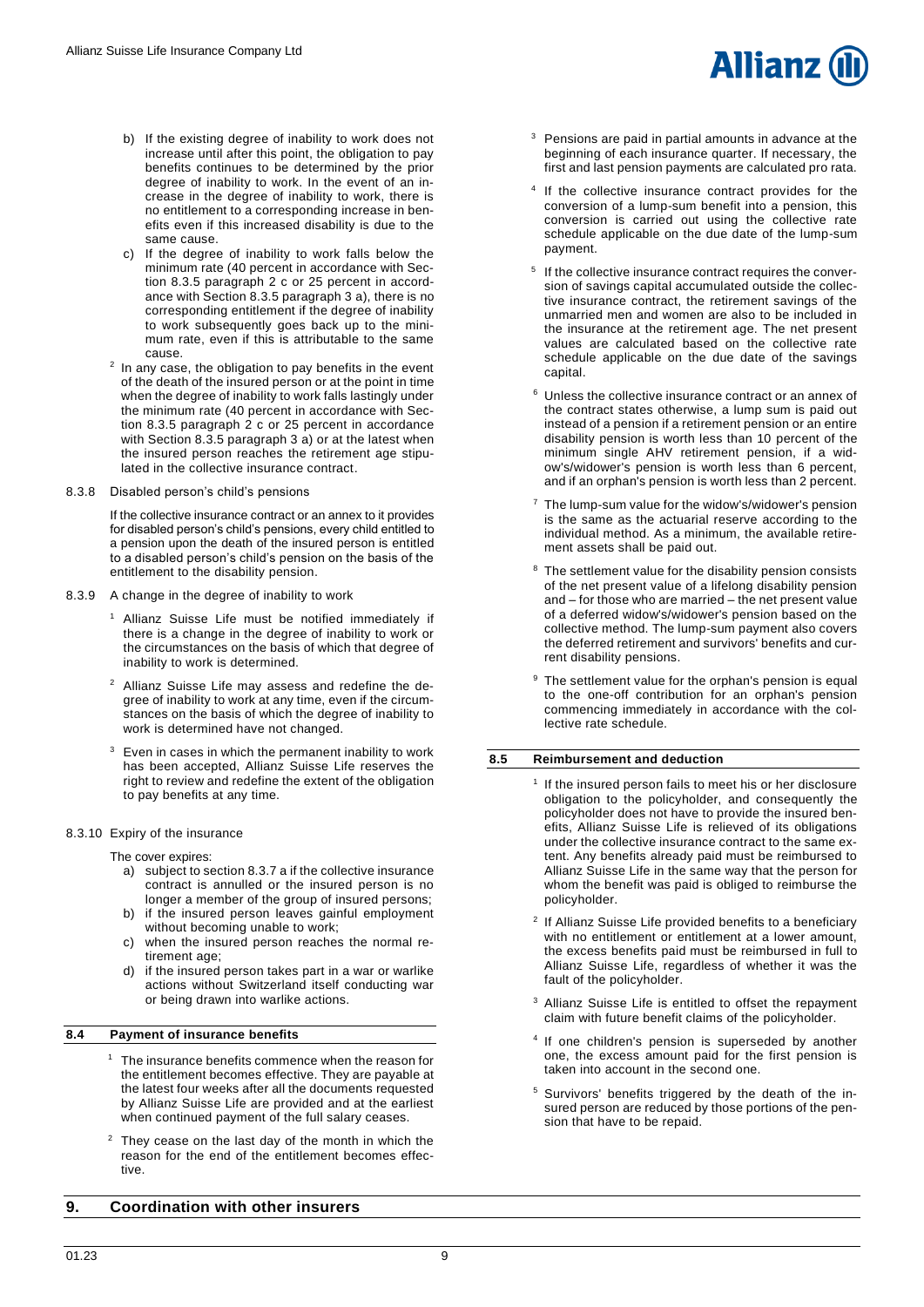#### <span id="page-9-0"></span>**9.1 Waiver of accident cover**

- <sup>1</sup> Subject to any provisions to the contrary in the collective insurance contract or an annex of the contract, Allianz Suisse Life is not obliged to provide benefits if the insured person's death or inability to work is attributable to an accident or an event for which benefits are provided or should be provided from the mandatory accident or military insurance. In the event of death before the retirement age, however, the existing retirement assets are reimbursed.
- 2 If, in the event that a person insured under the Federal Accident Insurance Act (UVG) or the Federal Military Insurance Act (MVG) dies in an accident, the surviving spouse, the partner pursuant to the PartG or the life partner is not entitled to a pension from the accident insurer and neither the collective insurance contract nor an annex to it provide for accident coverage, Allianz Suisse Life shall pay the partner's pension insured under the pension plan (spouse's, partner's or life partner's pension) notwithstanding paragraph 1, less any benefits from the accident insurer (e.g. lump-sum payment pursuant to Article 32 UVG).
- <sup>3</sup> An accident is defined as the sudden, unintentional damaging effect of an unusual external factor on the human body that results in the impairment of physical, mental or psychological health or in death.
- <sup>4</sup> The following are also defined as accidents: a) bodily injury as a result of unintentional inhalation
- of gases or vapours that are released suddenly; b) poisoning or injury as a result of inadvertently ingesting poisonous or corrosive substances;
- c) involuntary drowning.

## <span id="page-9-1"></span>**9.2 Coordination with other social insurance providers**

- <sup>1</sup> The benefits of Allianz Suisse Life are reduced if, together with the benefits of domestic and international social insurance providers and pension funds that are paid to the person with a claim against the policyholder as a result of the damaging event as well as any earned or substitute income the insured person has received or continues to receive, they exceed the limit for overpaid benefits applicable for the policyholder.
- 2 If there are a number of different causes of damage involved, the pensions are paid only for those damage

<span id="page-9-3"></span>**10. Early withdrawal from the group of insured persons**

#### <span id="page-9-4"></span>**10.1 Effects**

- <sup>1</sup> If an insured person withdraws from the group of insured persons, the insurance for this person is cancelled.
- <sup>2</sup> If the insured person already suffers from incapacity or inability to work, the degree of this pre-existing inability to work reached by the end of the extended cover period (section 10.2) remains insured. Increases in the degree of inability to work that occur after the end of the extended cover period are no longer insured, and there is no entitlement to increased benefits from the insurance for inability to work.

#### <span id="page-9-5"></span>**10.2 Extended cover**

The insured death and disability benefits remain insured until the insured person concludes a new insurance contract with a different provider, but not for longer than a month after the departure of the insured person unless an additional risk premium is paid.

causes that are covered in accordance with the collective insurance contract and for which the accident or military insurer is not liable.

Allianz

- 3 If the cause of damage is covered pursuant to the collective insurance contract and the accident or military insurer is either not obliged to provide benefits or cuts its benefits in the event of intent, gross negligence or risk-taking, Allianz Suisse Life will provide the benefits as if the accident or military insurer were obliged to provide the benefits in full.
- Allianz Suisse Life can refuse to provide, cut or withdraw its benefits if the person with a claim against the policyholder was grossly at fault in bringing about his or her death or inability to work or if the insured person refuses to undergo a rehabilitation measure.

#### <span id="page-9-2"></span>**9.3 Coordination with liability claims**

- To the extent that the law prescribes that the policyholder succeeds to the claims of the insured person and his or her survivors vis-à-vis third parties with liability for the insured event or by meeting its obligation to provide benefits, or to the extent that these claims are transferred to the policyholder by legal transaction, the policyholder has to cede these claims to Allianz Suisse Life wherever and to the extent that the insured event is covered by the collective insurance contract.
- $2$  If the law does not prescribe that the policyholder succeeds to the claims vis-à-vis third parties with liability for the insured event, the policyholder must request in good time the transfer of the claims from the insured person or his or her survivors and ensure that these claims do not expire.
- Allianz Suisse Life is entitled to defer its benefits until the claims vis-à-vis the third party with liability are transferred to it. Allianz Suisse Life can withhold or reduce its benefits if the transfer does not take place in good time or the claims cannot be asserted against the third party and the policyholder is at fault for this.
- 4 If the policyholder can take into account liability claims vis-à-vis third parties that it is not required to succeed to by law in its obligation to provide benefits to the insured person or his or her survivors, and if it can cut its benefits accordingly, the benefits of Allianz Suisse Life are also cut accordingly.

<span id="page-9-6"></span>**10.3 Reduction**

If an insurance benefit is claimed from the extended cover, the surrender value already paid out for the relevant person must be reimbursed. If reimbursement is not made or not within the period set by Allianz Suisse Life, the benefits are reduced.

#### <span id="page-9-7"></span>**10.4 Surrender value on departure**

- The surrender value on the withdrawal of an insured person from the group of insured persons corresponds to the sum of the existing savings or 100 percent of the actuarial reserve. The amount must not be less than the minimum amount pursuant to Article 17 of the Swiss Federal Act on Vesting in Pension Plans (FZG).
- 2 In the cases described in section 10.1 paragraph 2, the surrender value corresponds to the active component of the savings or actuarial reserve. The active component corresponds to the component that is not applicable to the inability to work, which is obtained on the basis of the scale used to calculate the benefits in the event of inability to work.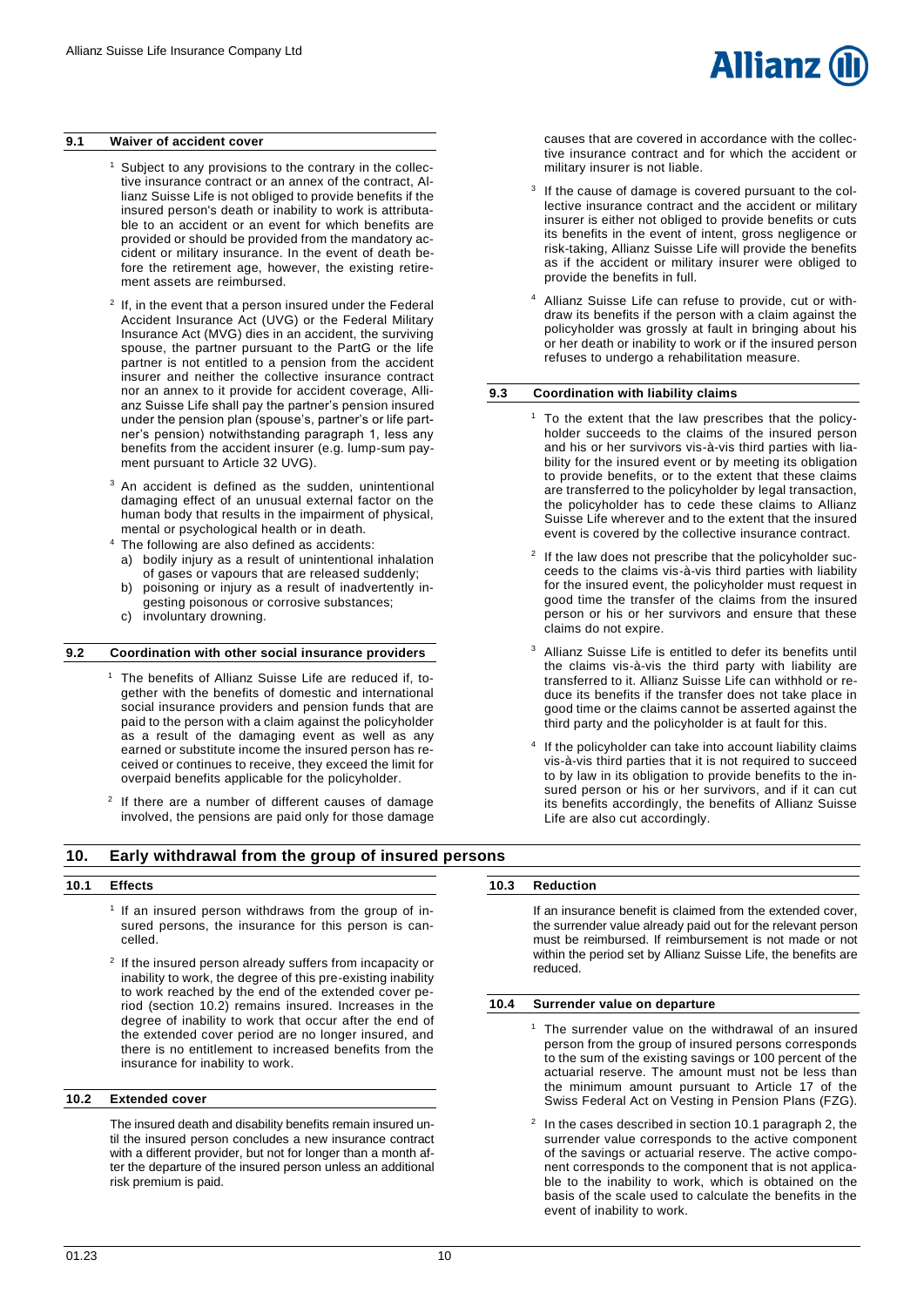## <span id="page-10-0"></span>**11. Duration and termination of the collective insurance contract**

#### <span id="page-10-1"></span>**11.1 Effects of terminating the contract**

- <sup>1</sup> On termination of the collective insurance contract, all insurance policies of all active insured persons in relation to the active component are terminated on the effective date of the termination.
- <sup>2</sup> The following arrangement is applicable to insurance policies with current pensions:
	- Insurance policies with current disability pensions and premium waivers are terminated on the effective date of the termination. Passive insurance policies with a current waiting period are terminated on the contractually stipulated expiry of the longest waiting period.
	- b) The other insurance policies with current pensions are not terminated.
- $3$  The collective insurance contract or an annex to it may contain an arrangement for the termination of insurance policies with current pensions that deviates from paragraph 2 a.
- <sup>4</sup> Allianz Suisse Life owes the surrender value of all terminated insurance policies as a lump sum and a share of the surpluses.

#### <span id="page-10-2"></span>**11.2 Calculation of the surrender value on contract termination**

<sup>1</sup> In the event of the termination of the collective insurance contract, the surrender value is equal to the value that Allianz Suisse Life would require as a deposit – on the basis of its rate schedule applicable at the time of the contract termination – for all terminated insurance policies if the contract with the same set of insured persons and pensioners and paying the same benefits

## <span id="page-10-4"></span>**12. Surplus sharing**

## <span id="page-10-5"></span>**12.1 Surplus calculation**

- $1$  The policyholder, as prescribed by law and the surplus allocation plan, is entitled to a share of Allianz Suisse Life's surpluses in the occupational pension business.
- <sup>2</sup> These surpluses are calculated by Allianz Suisse Life at least once a year, usually at the end of each calendar year, for the entire occupational pension business as prescribed by law. When calculating the allocation of surpluses, a distinction is drawn, as prescribed by law, between savings, risk and cost processes on the basis of the occupational-pensions operating accounts.
- Surpluses calculated in this way are allocated to the legally prescribed purposes in line with the legally prescribed minimum quota. To the extent that the minimum quota cannot be appropriated for legally prescribed purposes, it is used, in accordance with the business plan of Allianz Suisse Life approved by the responsible authority, to form reserves, to cover the costs of additional risk capital raised with official approval and to increase the surplus fund.

#### <span id="page-10-6"></span>**12.2 Principles of surplus distribution**

- <sup>1</sup> Surplus sharing for policyholders is funded exclusively from the surplus fund. Allianz Suisse Life shall ensure that an appropriation to the surplus fund is distributed within five years at the latest.
- <sup>2</sup> If the occupational pensions operating account has a negative overall balance after funding of provisions and despite increasing the distribution ratio up to 100

were newly concluded at the time of termination, without regard to origination costs, but including a deduction to account for interest rate risk (interest rate deduction).

- $2$  The value is calculated as specified in the actuarial annex.
- <sup>3</sup> The technical interest rate used to calculate the value may not exceed the upper limit specified in Article 8 of the Vested Benefits Ordinance (FZV). If the annulled contract was in effect for at least five years or the interest rate deduction calculated for the contract according to the rate schedule is a negligible amount, no interest rate deduction will be applied.

#### <span id="page-10-3"></span>**11.3 Duration of the collective insurance contract**

- <sup>1</sup> Unless stipulated otherwise in the collective insurance contract, the collective insurance contract is entered into for a fixed term.
- <sup>2</sup> Unless stipulated otherwise in the collective insurance contract or an annex to it, the duration of the contract shall be extended tacitly for a period of one year, starting on expiry of the fixed duration and thereafter on expiry of each one-year extension period.
- <sup>3</sup> The policyholder and Allianz Suisse Life have the right to reject the extension of the collective insurance contract by sending a written notification to the other contracting party. Unless stipulated otherwise in the collective insurance contract or an annex to it, this notification must reach the other contracting party no later than six months before the beginning of the extension. If the extension is rejected on time, the collective insurance contract shall be terminated as of the date on which the rejected extension would have taken effect.

percent, no share in surplus may be paid out to the policyholders for the year in question.

- Surpluses accumulated in the surplus fund are distributed to the policyholders in accordance with recognised actuarial methods, but these must not amount to more than two-thirds of the fund in any one year.
- <sup>4</sup> Surpluses are distributed to the policyholders in proportion to the actuarial reserve, claims experience relating to the risks covered and administrative costs incurred. The distribution criteria and methods are set out in detail by Allianz Suisse Life in the surplus allocation plan and in an annual report ("surplus report") that is submitted to FINMA.

## <span id="page-10-7"></span>**12.3 Surplus allocation and use**

- <sup>1</sup> The first share of the surplus only becomes due for offsetting with the premiums on the commencement of the first year of the contract and becomes due for payment or offsetting with the premiums at the latest at the end of one full insurance year on commencement of the following year of the contract. If the premium is only charged for part of the year in the first year of the contract, the first share of the surplus may only relate to the corresponding portion of the first year of the contract; the surplus rates for the benefits insured during this period must be applied.
	- <sup>2</sup> Irrespective of the above, a surplus share for pensions that commence immediately may already be paid from the start of the first year of the contract.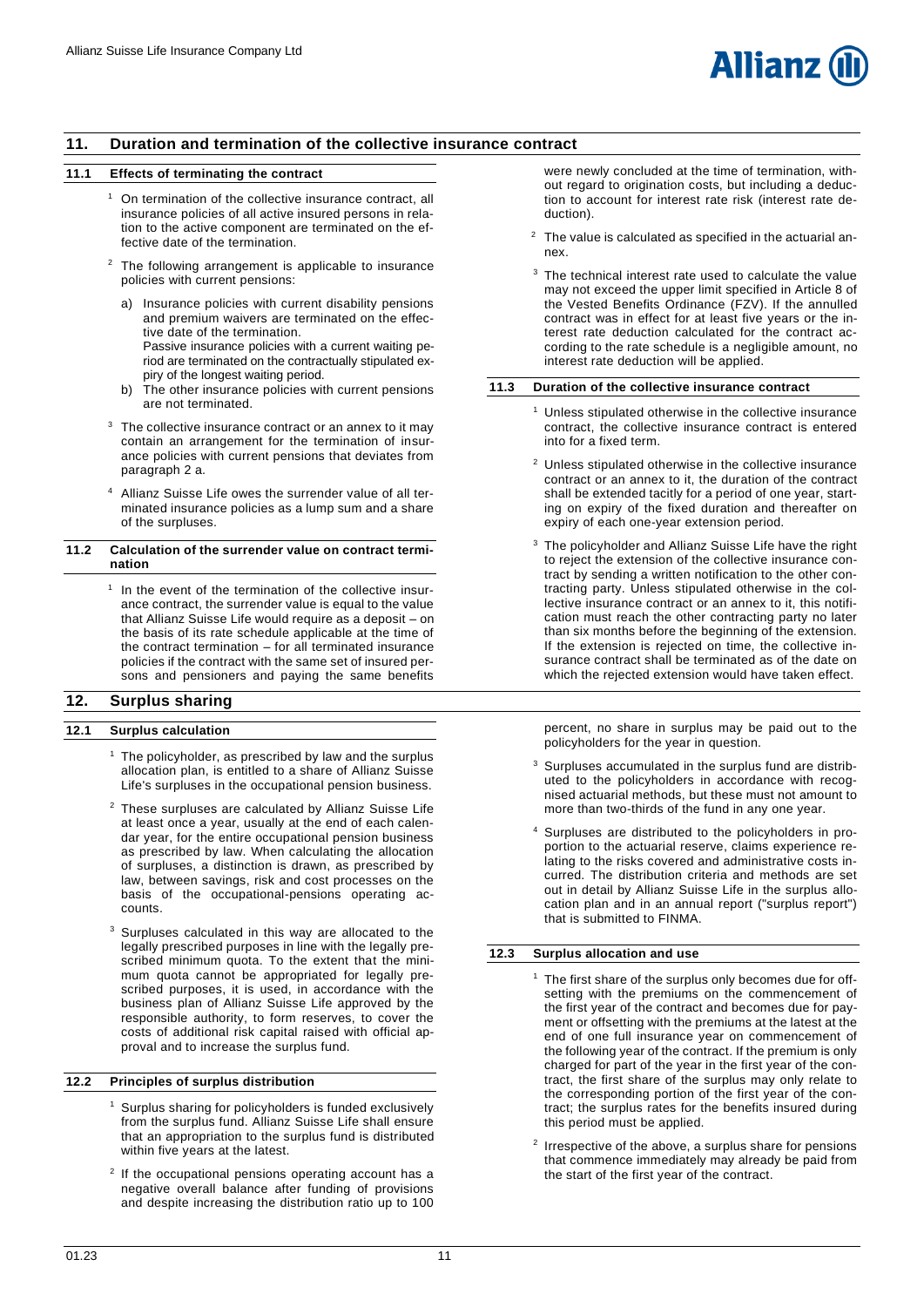- <sup>3</sup> The surplus allocation to the policyholders takes place on a flat-rate basis per contract, as a rule with effect from the following year's reference date. The insured persons and pensioners have no direct entitlement to the surpluses allocated to their contract.
- 4 In the case of collective insurance contracts with full insurance, the surpluses allocated to the contract are credited to the savings managed by Allianz Suisse Life.
- <sup>5</sup> The policyholder may request that the surpluses allocated to the contract that have not yet been credited to the savings be paid out to the policyholder or to any pensioners.

## <span id="page-11-0"></span>**13. Miscellaneous provisions**

#### <span id="page-11-1"></span>**13.1 Pledging, early withdrawal and assignment**

<sup>1</sup> The entitlements of the policyholder under the collective insurance contract can be neither pledged nor assigned.

#### <span id="page-11-2"></span>**13.2 Notifications, address for notifications**

- $1$  All notifications are to be made in writing to the Directorate of Allianz Suisse Life in Wallisellen.
- <sup>2</sup> The notifications of Allianz Suisse Life will be deemed to have been duly served if sent to the last known address of the policyholder in connection with the individual collective insurance contract.

#### <span id="page-11-3"></span>**13.3 Breach of contract without culpability**

If it is has been agreed between Allianz Suisse Life and the policyholder that the policyholder has suffered legal prejudice or loss of rights due to a breach of an obligation, this does not apply if the policyholder proves that the breach is to be regarded as being without culpability. In the event of

## <span id="page-11-6"></span>**14. Actuarial annex and war clause**

#### <span id="page-11-7"></span>**14.1 Calculation of the value in the event of contract termination**

- $1$  The value for active insurance policies is equal to the actuarial reserve on departure, taking into account the deduction under Section 14.3.
- $2$  For insurance policies with current disability pensions and premium waivers and passive insurance policies with current waiting periods, the SIA's "Guidelines for the transfer of incapacity cases in the event of a change of pension fund" (SIA Agreement) are always applied and the principles set out therein followed during the calculation of the actuarial reserve.
- The net present value of the disability pensions, disabled person's child's pensions and premium waivers is the underwriting net present value of a temporary pension paid in advance with the probability of departure due to death and reactivation added annually in accordance with the approved rate schedule, the interest rate approved for the values, a surcharge for the savings scale and the constant cost surcharge factor of the rate schedule.
- 4 In the case of current pensions, the level of the benefit is equal to the annual pension owed, in the case of deferred pensions, it is equal to the annual pension on the occurrence of the insured event, and in the case of premium waivers it equals the annual premium paid by the company at the time of the entitlement in order to continue to cover the underwriting risk or to continue to build up the retirement assets.
- <sup>5</sup> The net present values are defined for ages in whole years, the maximum age and the benefit period. Linear



- <sup>6</sup> In the case of collective insurance contracts with current pensions only, the surpluses allocated to the contract are paid out to the pensioners.
- <sup>7</sup> The surpluses allocated to annulled insurance contracts are transferred as a lump sum to the provider that has been the policyholder thus far or the provider superseding it.
- <sup>8</sup> Allianz Suisse Life provides the policyholders with an annual statement for each contract, showing how the surpluses are calculated and setting out the principles behind the allocation.

non-culpable failure to observe a deadline, immediate action has to be taken to do what was supposed to be done within the relevant time period.

#### <span id="page-11-4"></span>**13.4 Place of performance**

The place of performance for the obligations of the policyholder is the office of Allianz Suisse Life in Wallisellen, and for the obligations of Allianz Suisse Life it is the office of the policyholder in Switzerland.

#### <span id="page-11-5"></span>**13.5 Place of jurisdiction**

- <sup>1</sup> Subject to the existence of special mandatory provisions in other legislation, the place of jurisdiction is determined by the provisions of the Swiss Code of Civil Procedure (SCCP).
- <sup>2</sup> Legal action can be taken against Allianz Suisse Life at the office of Allianz Suisse Life and against the policyholder at its office.

interpolation is carried out for values that are not integers.

#### <span id="page-11-8"></span>**14.2 Bases**

- The benefit period used for the calculation is the benefit period provided for by the rate schedule at the time at which the entitlement to the benefit occurred. In the case of children's pensions, this period is limited by the maximum age of the child provided for in the rate schedule. In the case of disabled person's child's pensions, the benefit period of the children's pension must not exceed the benefit period of the disability pension of the insured person.
- The values that were valid based on the approved rate schedule for the corresponding cover at the time of the entitlement are used as departure probabilities.
- <span id="page-11-9"></span>**14.3 Interest deduction to calculate the value in the case of contract annulment**
	- The interest deduction is equal to six times the amount of annual interest calculated on the basis of the total value at contract annulment. The difference between the interest rate defined in accordance with paragraph 2 a) and that defined in accordance with paragraph 2 b) is used as the interest rate. The maximum interest deduction is eight percent of the actuarial reserve.
	- $2$  The following is applicable for the calculation of the interest rates in accordance with paragraph 1:
	- a) The interest rate for new investments at the time of the contract annulments is equal to the yield on